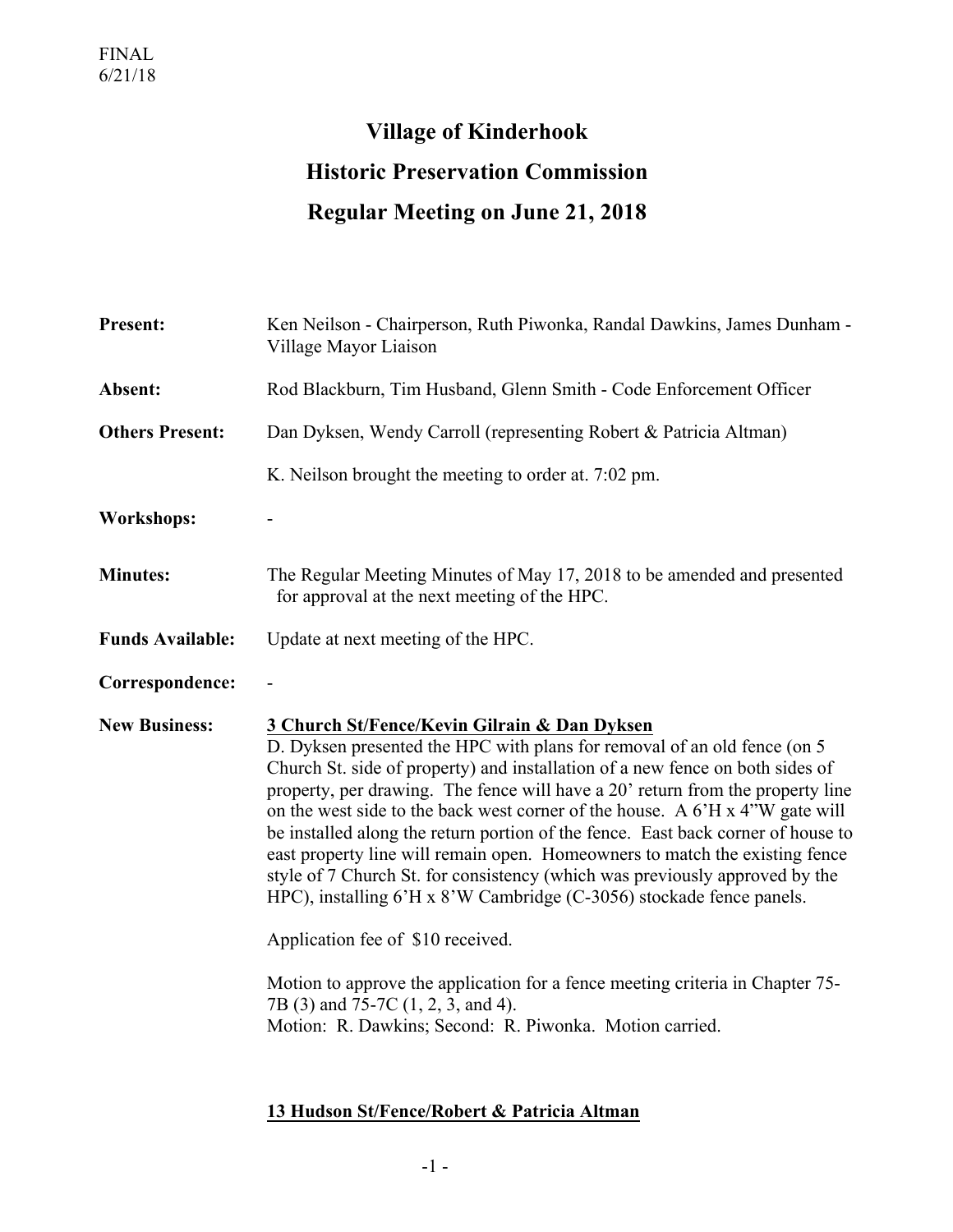| U/∠1/10              | Wendy Carroll, Registered Landscape Architect, presented the application for<br>a new fence for Robert & Patricia Altman, homeowners. (Received letter of<br>representation from P Altman.)                                                                                                                                                                                                                                                                                                                                                       |
|----------------------|---------------------------------------------------------------------------------------------------------------------------------------------------------------------------------------------------------------------------------------------------------------------------------------------------------------------------------------------------------------------------------------------------------------------------------------------------------------------------------------------------------------------------------------------------|
|                      | Per plan, homeowners request installation of natural cedar 24' x 6'H tongue<br>and groove (no lattice) additional fencing installed on 5" square natural cedar<br>posts with natural decorative cedar post caps on the east side of property,<br>screening off propane tank, and matching existing neighbor's fence.<br>Matching gate would also be installed facing street, from brick wall of house<br>to property line.                                                                                                                        |
|                      | Natural cedar lattice fencing to be installed on 5" square natural cedar posts<br>with natural decorative cedar post caps. 14' x 6'H left and 14' x 6'H right,<br>perpendicular to driveway, in line with rear corner of house. Fencing to be<br>covered with vines in the future.                                                                                                                                                                                                                                                                |
|                      | Boundary between commercial and residential district, parking lot, west side<br>of property line. Installation of approximately 89' of 8'H natural cedar tongue<br>and groove (no lattice) fencing installed on 5" square natural cedar posts with<br>natural decorative cedar post caps. Rear corner of apartment building to front<br>corner of garage.                                                                                                                                                                                         |
|                      | Northeast back property line (not visible from the street)<br>Support wires for climbing plants will be installed on 8 - 96"H natural cedar<br>5" square posts.                                                                                                                                                                                                                                                                                                                                                                                   |
|                      | Application fee of \$10 received.                                                                                                                                                                                                                                                                                                                                                                                                                                                                                                                 |
|                      | Motion to approve the application for fencing meeting criteria in Chapter 75-<br>7B (1, and 2) and 75-7C (1, 2, 3, 4, and 5).<br>Motion: R. Piwonka; Second: R. Dawkins. Motion carried.                                                                                                                                                                                                                                                                                                                                                          |
| <b>Old Business:</b> | <b>Clarification of the Draft May 17, 2018 Minutes - R. Piwonka requested the</b><br>motion for 6 William St. be amended to read "Motion made to <b>acknowledge</b><br>the non-compliant windows which were installed without HPC approval by<br>the previous builder, and unknown to the present owner to be in violation/non-<br>compliant to HPC procedures. This motion is based on facts from<br>previous paragragh." ("Bold" words were added for clarification.) May<br>minutes to be presented at the July 19, 2018 meeting for approval. |
|                      | <b>Charging Station</b> - Mayor Dunham updated the HPC on the charging station<br>that was previously addressed at the April 19, 2018 workshop of the HPC.<br>The converted/repurposed fire/policy box charging stations used in Baltimore<br>are approximately \$6,000 more costly than the standard charging station. In<br>addition, and more importantly, the converted/repurposed box cannot hook                                                                                                                                            |

into the network, which would allow the State to monitor usage. The Climate Smart Community Task Force/William Mancini has asked Jeff Pizza to design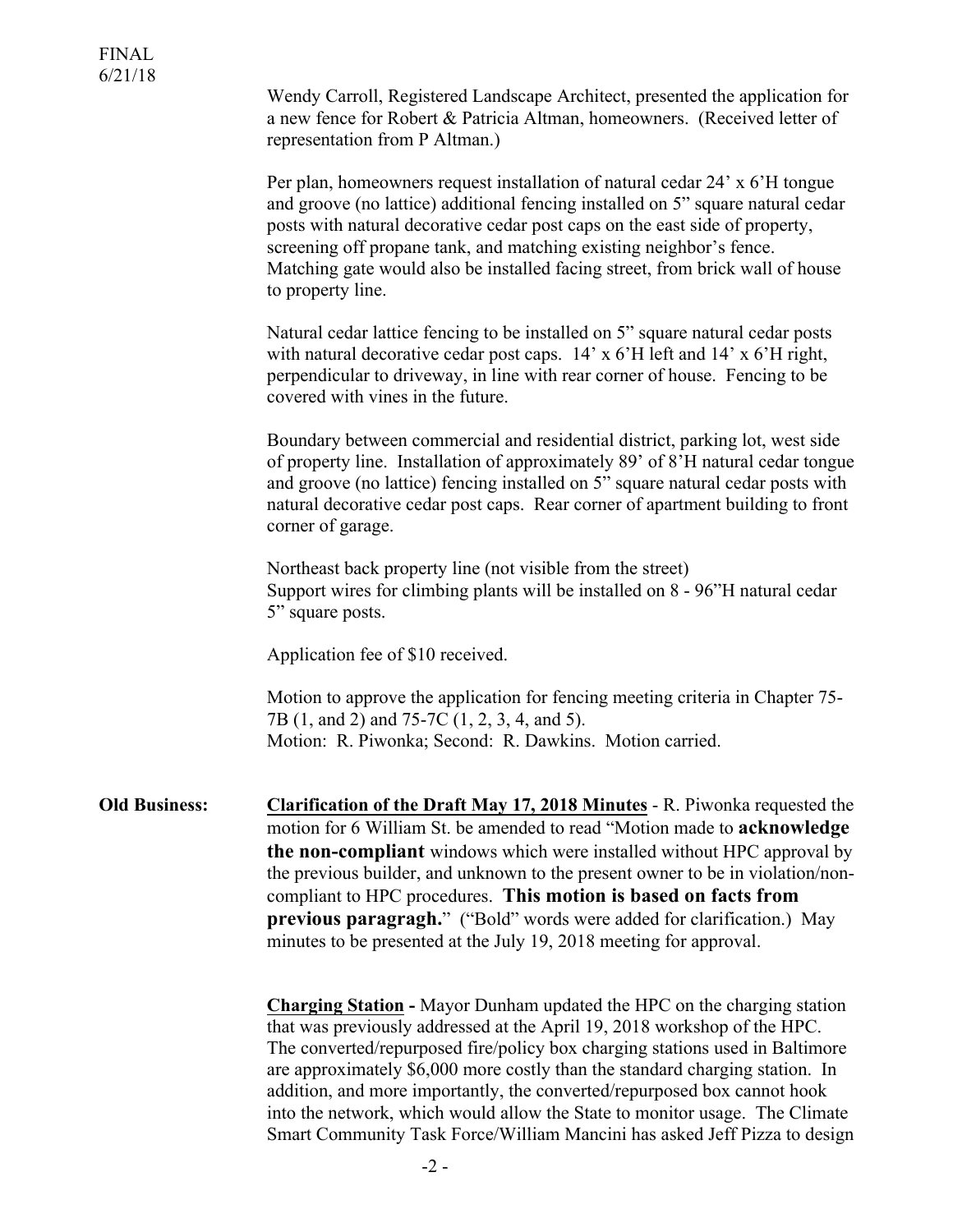a box, possibly 3 sided, to cover a standard charging station, along with landscaping/screening. The Task Force plans to come before the HPC in July to present their ideas.

**Procedures: Certificate of Appropriateness -** Mayor Dunham requested two additional signature lines be added to the Certificate of Appropriateness. In addition to the HPC Secretary signature line that is currently on the certificate, a signature line for the Chair of the HPC and a signature line for the Code Enforcement Officer will be added. The initial Certificate of Appropriateness will be signed by the HPC Secretary and mailed to the homeowner. Upon completion of the project, the Code Enforcement Officer and the Chair of the HPC will sign and a fully executed Certificate of Appropriateness will be forwarded to the homeowner for their records and a copy will be kept for the Village files.

> In addition, a list of outstanding Certificates of Appropriateness will be presented at each meeting of the HPC with an update on the status of each certificate by the Code Enforcement Officer.

**HPC Guidelines on Public Way/Access**- Mayor Dunham spoke with Village Attorney, Mr. Fitzsimmons, regarding properties on Albany Ave which border public land. Although the back of these properties are not visible to Albany Ave itself, they are visible to the public land behind the properties. The question of whether windows or work performed on the back of homes bordering public lands have to come before the HPC, Mr. Fitzsimmons opinion was it was not considered a public way, per Mayor Dunham.

K. Neilson referenced the Village of Kinderhook Historic Preservation Commission Preservation Handbook:

"1.4 The Certificate of Appropriateness"

"2. Works requiring a Certificate of Appropriateness from the Commission include exterior changes, alterations, restorations, additions, demolitions, new construction or other works materially altering or effecting the exterior appearance of any building, structure or other feature within the Historic District and are visible from a public way or public access."

Mayor Dunham to contact Mr. Fitzsimmons.

Next meeting of the HPC - July 19, 2018

Motion made to adjourn at 8:04 pm. Moved: K. Neilson; Second: R. Dawkins. Motion carried.